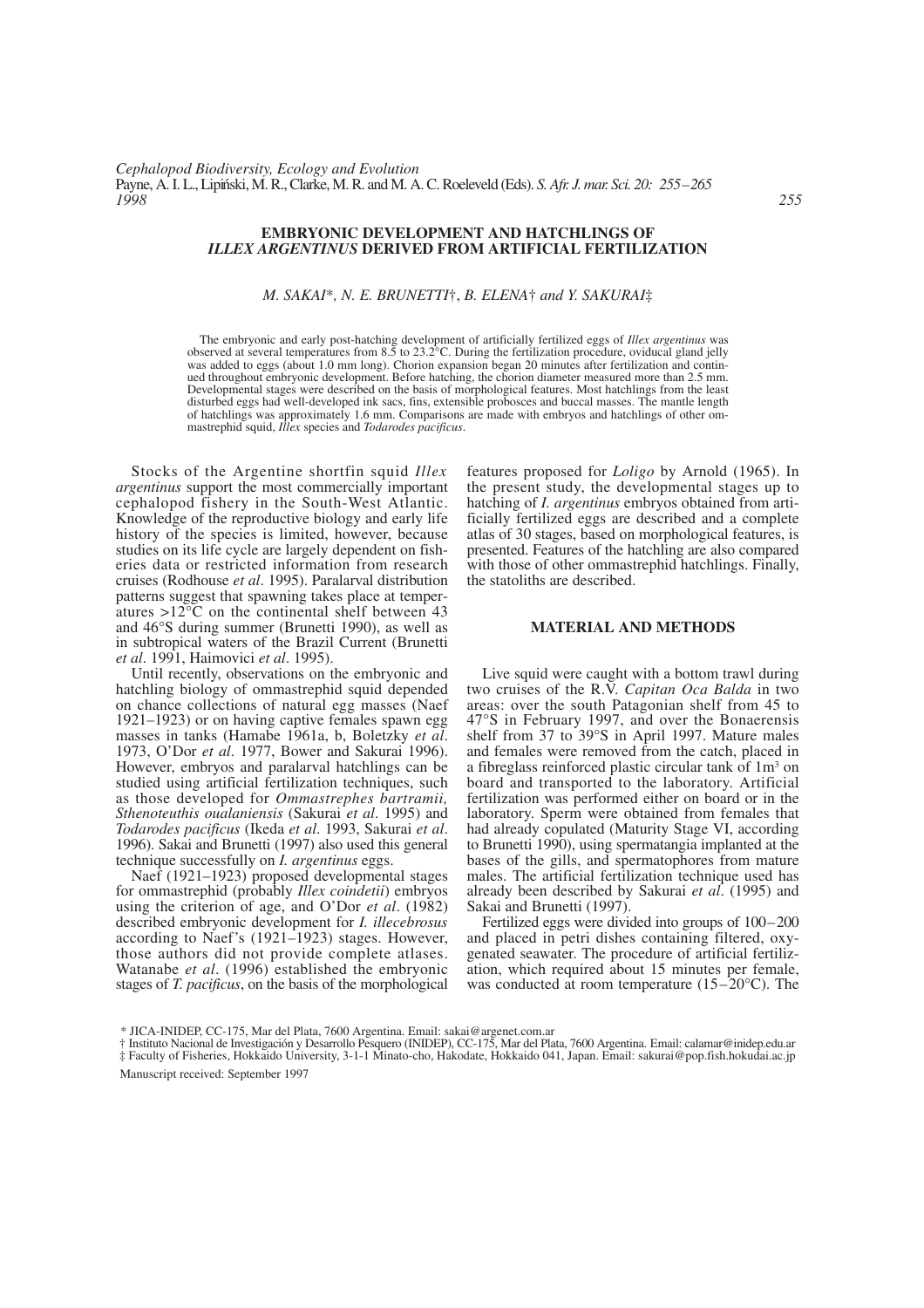

Fig. 1: Embryonic development of *Illex argentinus* from unfertilized egg to Stage 15. The chorion is omitted after Stage 6. Scale bar 0.5 mm. BD, blastodisc; CH, chorion; MP, micropyle; PB (PBs), first (second) polar bodies; PS, perivitelline space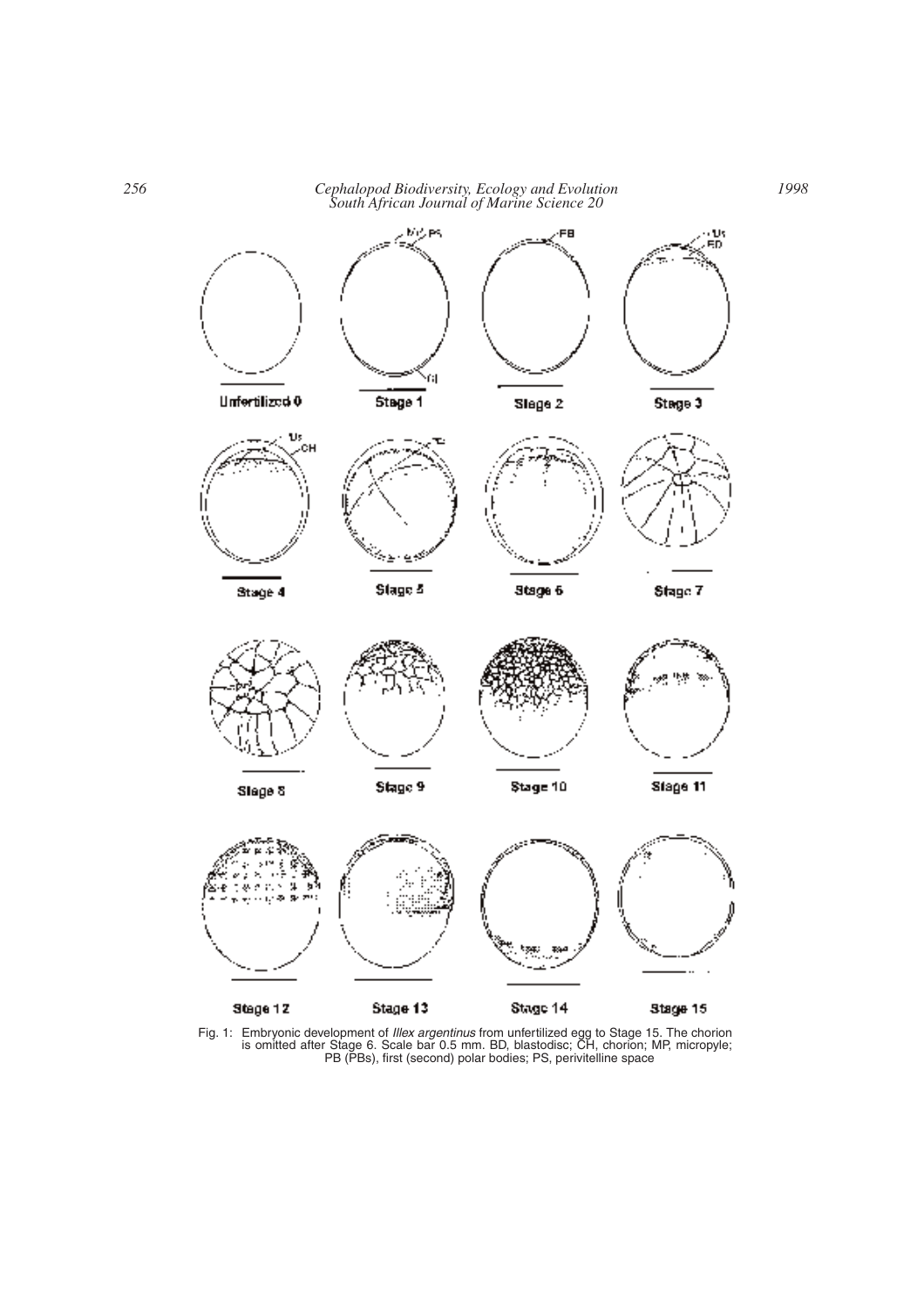petri dishes with fertilized eggs were put into incubators within five minutes of the fertilization procedure. The incubators were maintained at temperatures of 8.5, 11.4, 13.0, 15.0, 17.3, 20.1 and 23.2°C, and embryonic development was observed up to hatching at each temperature. A few embryos of uniform age were selected carefully for the observations, and representative embryos were drawn by hand and photographed. Detailed drawings were also made on a personal computer from pictures acquired with an image scanner from original photographs taken under a Nikon stereomicroscope.

The system of embryonic stages proposed by Watanabe *et al*. (1996) for *Todarodes pacificus* was followed to describe the developmental stages of *I. argentinus*. The criteria described by Arnold (1965) for *Loligo* and those of Naef (1921–1923) and O'Dor *et al*. (1982) for *Illex* were also considered. Roman numbers in parenthesis in the descriptions herein indicate the stages of Naef (1921–1923) and O'Dor *et al*. (1982). The long and short axes of eggs and chorions, and the dorsal mantle lengths (*ML*) of embryos and hatchlings were measured to the nearest 0.02 mm, using a stereomicroscope equipped with an ocular micrometer.

Hatchlings incubated at 20.1°C were measured and preserved in 90% alcohol or frozen for statolith observation. Statoliths were extracted with fine dissecting needles, carefully rinsed with distilled water, dried and covered with a small drop of the mounting medium ProTexx.

A video-image-analysis system (RATOC otolith daily ring measurement system), consisting of a high-resolution and -sensitivity monochrome CCD camera (SONY XC-77) mounted on an Olympus microscope (BX50) was used for statolith measurement. The microscope was connected to a high-resolution colour monitor (SONY PVM-2054Q) with a frame-grabber (Avio EXCEL-II), a Mitsubishi video printer installed in a NEC personal computer and a magnetic optical drive. The maximum statolith radius (*MSR*, the length from the focus to the widest part of the lateral margin, Nakamura 1987, Macy 1995) and the maximum statolith diameter were measured to the nearest 0.1 µm. Edge-enhancement-filtered images of statoliths were stored in the system as archival records. The terminology proposed for statoliths by Lipiński *et al.* (1991) was used.

# **ATLAS OF DEVELOPMENTAL STAGES**

A total of 30 embryonic stages was defined from

unfertilized ovum (Stage 0) to hatching (Stage 30). Unfertilized ova removed from the oviduct were oval, and fertilized ova maintained this shape until the first cleavage. During embryonic development, there were two phases of chorion expansion, the first (Fig. 1) about  $2\overline{0}$  minutes after fertilization at 23.2°C, when a perivitelline space appeared at the animal and vegetal poles. The second chorion expansion began after the blastoderm period (Stages  $16 - 17$ ) and continued through Stage 28, when the chorion diameter attained more than 2.5 mm.

Embryos developed and hatched at all five experimental temperatures between 13.0 and 23.2°C. At 8.5 and  $11.\overline{4}^{\circ}C$ , the embryos stopped development at Stages 11 and 17 respectively. Hatching occurred 130–400 h after fertilization, depending on temperature, in the least disturbed eggs. The *ML* of embryos before hatching (Stage 28) was 1.4 mm at 23.2°C.

### **Fertilization, meiosis and cleavage** (Fig. 1)

*Stage 0* – Unfertilized ova are oval. Long axes range between 0.92 and 1.18 mm (mean 1.02 mm) and the short axes between 0.70 and 0.96 mm (mean 0.81 mm).

*Stage 1,* 20 minutes after fertilization at 23.2°C – Perivitelline space begins to develop at the animal and vegetal poles. Micropyle is visible at the animal pole.

*Stage 2,* 30 minutes at 23.2°C – First maturation division. First polar body appears near the animal pole.

*Stage 3*, 1.5 h at 23.2°C – Second maturation division. Second polar body appears beside the first polar body. The blastodisc, an area more transparent than the ooplasmic area, appears at the animal pole. Chorion expands at both animal and vegetal poles.

*Stage 4*, 2.6 h at  $23.2^{\circ}C$  – First cleavage. A furrow occurs at the centre of the blastodisc running beneath the polar bodies and extending towards the equator of the egg (2 cells).

*Stage 5,* 3.6 h at 23.2°C – Second cleavage. The second cleavage furrow occurs across the first one at a right angle some distance from the polar bodies, and divides the first two cells into four.

*Stage 6***,** 4.3 h at 23.2°C – Third cleavage. The division is unequal, but the furrows are symmetrical in the right and left halves (8 cells).

*Stage 7***,** 5.1 h at 23.2°C – Fourth cleavage. It is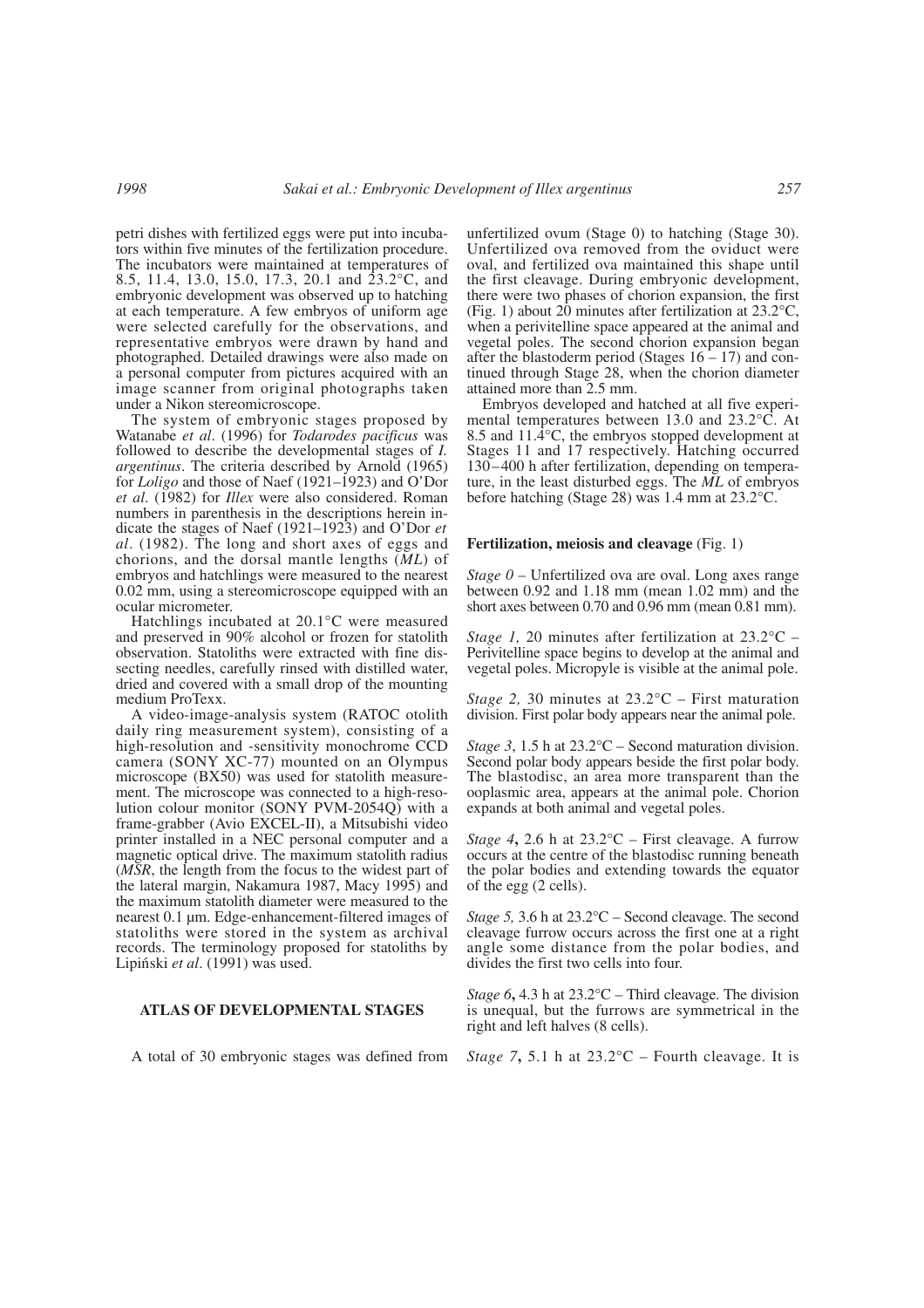roughly parallel to the second furrow (16 cells, four form the first central blastomeres).

*Stage 8***,** 6 h at 23.2°C – Fifth cleavage. Cleavage planes are largely radial (32 cells).

*Stage 9,* 6.7 h at 20.1 °C – Sixth cleavage. The cells (about 64) divide asynchronously.

*Stage 10* (Stage I of Naef 1921–1923), 12.0 h at  $17.\overline{3}^{\circ}C$  – Cleavage continues asynchronously. A group of very small cells remains recognizable in the centre of the blastoderm. The blastomeres remain in a monolayer.

## **Segregation of the germ layers and growth of the blastoderm** (Fig. 1)

*Stage 11* (Stage III), 17 h at  $17.3^{\circ}C - A$  ring of cells has formed around the yolk mass below the margin of the blastoderm. The monolayer of blastomeres can be recognized because the adjacent cells cover a peripheral ring of two rows of blastomeres. Cell size becomes smaller and almost uniform.

*Stage 12* (Stage V), 30 h at 17.3°C – The papilla-like yolk mass apex resembles a truncated cone in the animal pole, and the blastoderm covers half of the egg. The epibolic process continues, and the outer monolayer grows over and beyond the peripheral ring, which forms an inner layer. The inner layer spreads towards the animal pole below the outer layer. The edge of the blastoderm expands towards the vegetal pole.

*Stage 13*, 44 h at  $17.3^{\circ}$ C – The blastoderm covers about two-thirds of the egg. The papilla-like yolk apex gradually becomes smaller when the inner germ layer reaches a position near the animal pole.

*Stage 14***,** 53 h at 17.3°C – The blastoderm covers more than three-quarters of the egg. The edge of the spreading blastoderm forms a ring around the vegetal pole. The papilla-like yolk apex almost disappears.

*Stage 15*, 60 h at  $17.3^{\circ}$ C – The edge of the spreading blastoderm almost reaches the vegetal pole. The papilla-like yolk apex disappears.

# **Organogenesis and hatching** (Figs 2, 3)

*Stage 16* (Stage VII), 112 h at 15.0°C – The edge of the spreading blastoderm reaches over the vegetal pole.

Eye and mouth primordia are evident as thickenings in the blastoderm.

*Stage 17* (Stage VIII), 120 h at 15<sup>o</sup>C – Elevation of mantle and invagination of shell gland on the mantle begin at the posterior end of the embryo. Primordia of eyes are visible as disc-like elevations (Fig. 4a). Invagination of mouth is visible in the dorsal view between the eyes. Longitudinal expansion of the embryo and the chorion begins.

*Stage 18* (Stage IX), 147 h at 15.0°C – Mantle development begins and the shell gland is nearly closed. Yellow pigmentation of eyes begins. Elevation of tentacles and Arms II is visible on the ventral side and on the anterior margin of the embryo respectively. The funnel tube elevates slightly in the ventral middle of the embryo. Embryo revolves slowly in the perivitelline space. Chorion expansion continues.

*Stage 19* (Stage X), 150 h at 15.0°C – Formation of mantle margin and mantle cavity begins. The funnel folds are clearly visible. Primordia of statocysts appear as small vesicles at the anterior part of the distal edges of the funnel folds (Fig. 4b). Chorion expansion continues. A row of faint chromatophores is visible on the dorsal mantle margin.

*Stage 20* (Stage XI), 165 h at 15.0°C – The mantle margin grows anteriorly and the mantle cavity spreads into the dorsum. Red pigmentation in retina. Hoyle's organ is first visible on the dorsal mantle. Funnel folds develop as a belt from ventral to dorsal. Two rows of chromatophores are visible on the ventral and anterior mantle. A group of chromatophores appears in the cephalic region on both ventral and dorsal sides.

*Stage 21***,** 172 h at 15.0°C – Mantle length is onethird of the total length of the embryo. Primordia of Arms I are visible in ventral view. Eye stalks increase in height.

*Stage 22* (Stage XII), 185 h at  $15.0^{\circ}$ C – Funnel folds fuse and form a triangular shape with a slit at the midline. Mantle length is about 40% of the embryo length. Mantle does not cover the posterior margin of the funnel. First sucker primordia appear on the tentacle tips.

*Stage 23* (Stage XIII), 195 h at 15.0°C – Mantle reaches the posterior margin of the funnel, and mantle length is one-half of the embryo length. Fin primordia appear on the apex of the mantle. Funnel folds form a complete tube. Three sucker primordia on the tentacle tips.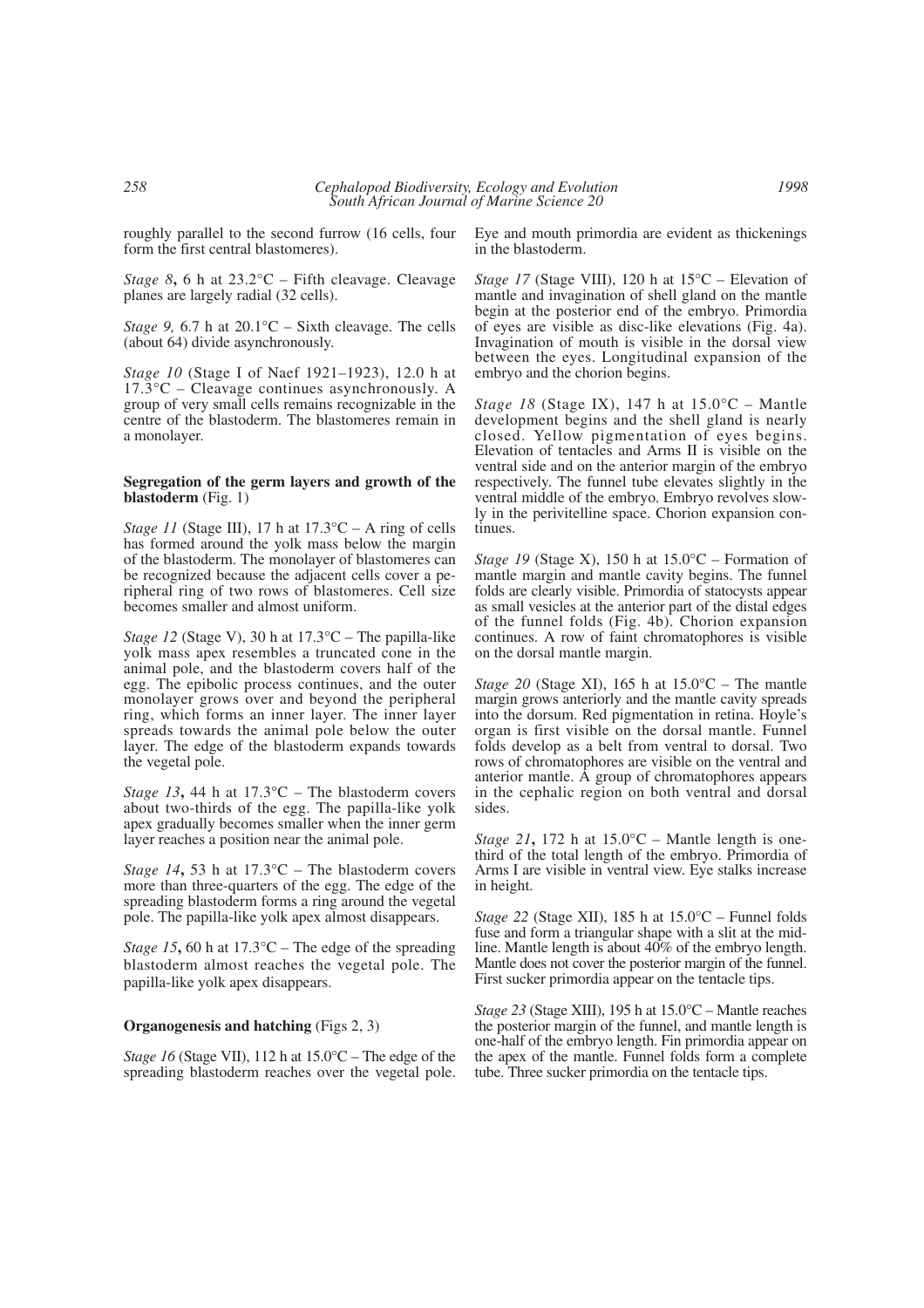







Stage 18 V

Stage 18 D



 $ARI$ AR Stage 22 V Stage 21 V Stage 23 V

Fig. 2: Embryonic development of *Illex argentinus* from Stages 16 to 23. Chorion is omitted. D or V with stage number indicates dorsal or ventral view respectively. Scale bar 0.5 mm. AR, arm; CP, chromatophore; EY, eye; FN, fin; FU, funnel; HO, Hoyle's organ; MA, mantle; MO, mouth; SC, statocyst; SG, shell gland; SU, sucker; TC, tentacle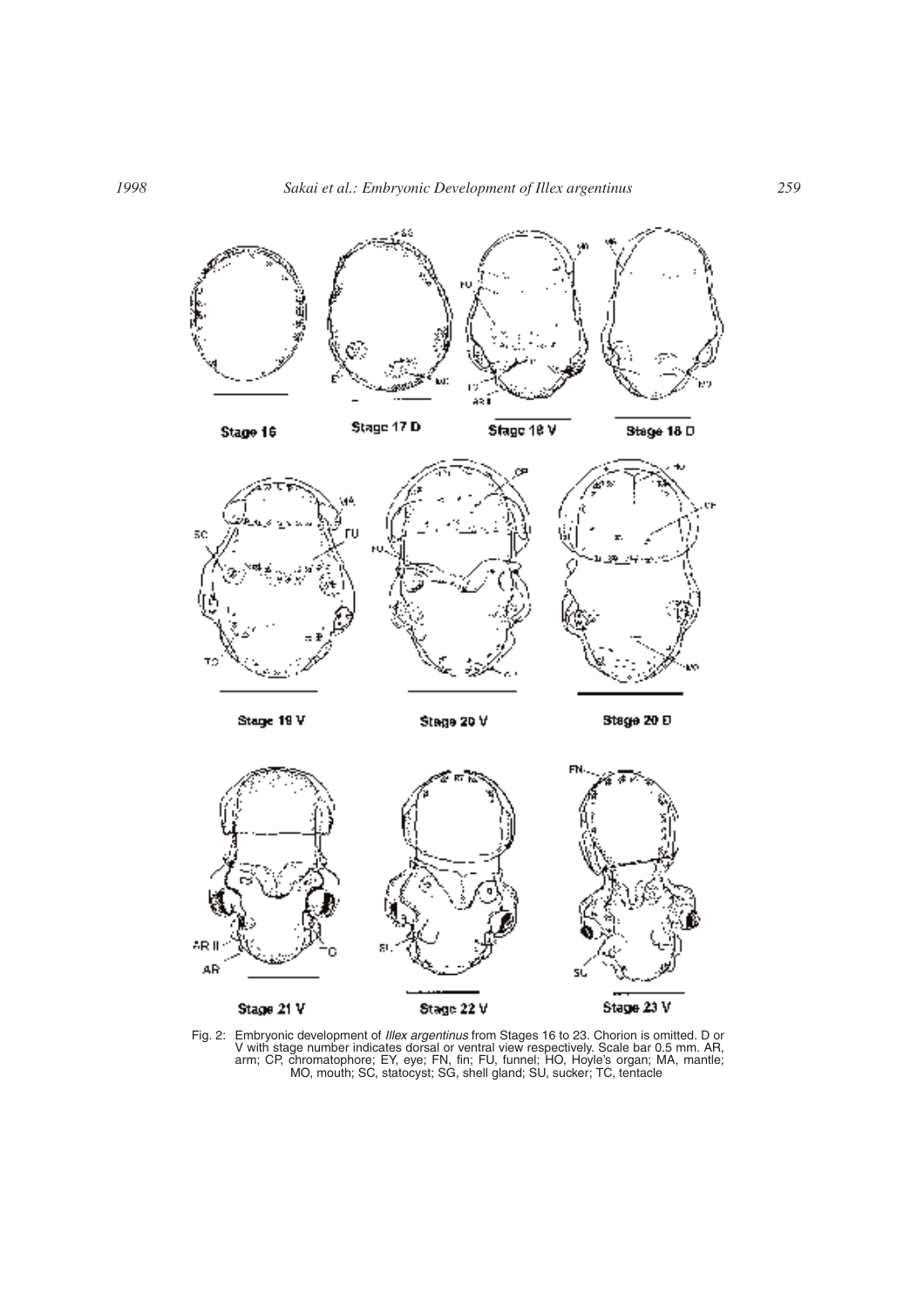

Fig. 3: Embryonic development of *Illex argentinus* from Stages 24 to 30. Chorion is omitted. L or V with stage number indicates lateral or ventral view respectively. Scale bar 0.5 mm. AR, arm; AP, anal papilla; BH, branchial heart; FL, funnel-locking apparatus; FN, fin; GI, gill; IS, ink sac; LE, lens; OG, optic ganglion; PC, proboscis; SL, statolith; TC, tentacle; YS, yolk sac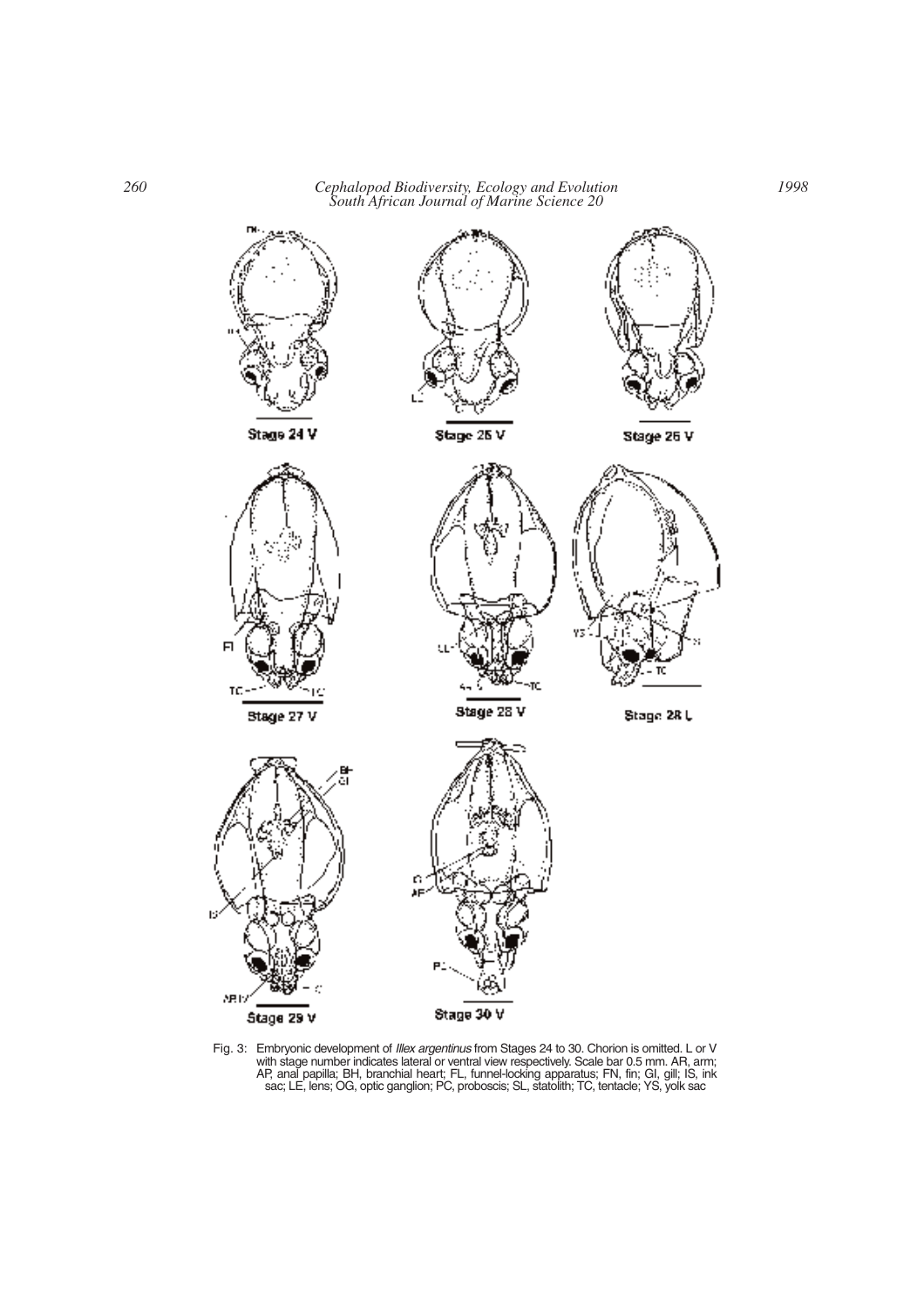

Fig. 4: *Illex argentinus* embryos from artificial fertilization. (a) Stage 17, (b) Stage 19, showing expanded chorion, (c) Stage 30, just before hatching at 1.58 mm *ML.* Scale bar 0.5 mm

*Stage 24* (Stage XIV), 214 h at 15.0°C – Mantle extends over one-half of the total embryo length and covers the posterior margin of the funnel. The mantle occasionally contracts. Primordia of ventral organs are faintly visible. Four sucker primordia on the tentacle tips and one sucker primordium on Arms I and II. Optic ganglia appear on the posterior side of the eye vesicles.

*Stage 25* (Stages XIV–XV), 220 h at  $15.0^{\circ}$ C – Internal yolk sac begins bifurcating at the posterior apex, but the split is not visible externally. Lens primordia are first visible. Primordia of ventral organs, such as the heart-gill complex and the branchial heart, become clear and are trifoliate in shape.

*Stage 26* (Stages XV–XVI), 230 h at 15.0°C – The split in the posterior apex of the internal yolk sac is evident. The bases of the two tentacles come together in the anterior apex of the external yolk sac, but are not completely fused. Embryo glides backwards slowly by ciliary action along the expanded chorion.

*Stage 27* (Stages XVI-XVII), 237 h at 15.0°C – Internal yolk sac bifurcates towards the base of the ventral organs. Tentacles are nearly fused. Funnellocking apparatus is forming on the posterior edges of the funnel.

*Stage 28* (Stage XVII), 245 h at 15.0°C – Primordia of Arms IV are first visible as two faint swellings on the bases of the fused tentacles between both eyes in ventral view. Statoliths are visible in the anterior parts of the statocysts. The heart-gill complex is clearly visible, and the branchial hearts occasionally pulsate. The yolk sac in the cephalic region contracts. Hatching may occur as a result of external stimulation.

*Stage 29* (Stage XVIII+), 305 h at 15.0°C – Ink sac is first visible as a small vesicle on the primordium of the rectum, but no ink is present. The fused tentacles begin to elongate as a proboscis. Faint swellings of anal papillae appear on the anterior margin of the primordium of the rectum. Primordia of gills and branchial hearts are evident. The digestive gland is visible as a faint swelling under the primordium of the rectum. The yolk sac in the cephalic region almost disappears, but it is still visible as a duct.

*Stage 30* (Stage XX), 340 h at 15.0°C – Hatching occurs in eggs least disturbed during incubation. Ink sac fills with ink, which the hatchling ejects when stimulated. The buccal mass and the fins are functional. Fin width nearly equals head width (Fig. 4c). The proboscis is extensible.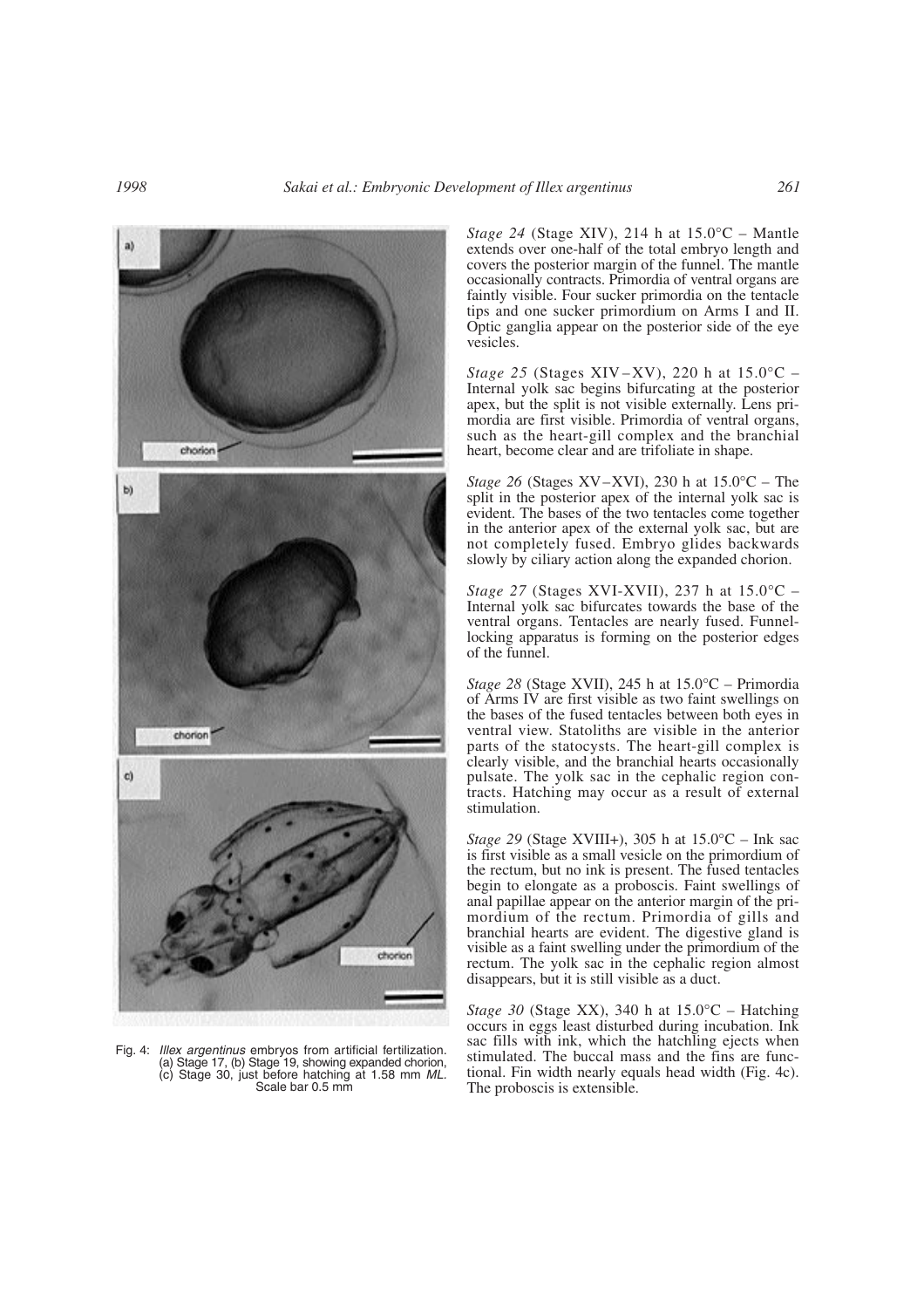### **HATCHING PARALARVAE**

Paralarvae hatched at Stage 30 were principally characterized by the development of functional fins and an ink sac. The mean mantle length of a hatchling incubated at 20.1C was 1.59 mm (*SD* 0.04 mm,  $n = 44$ ). They were able to swim off the bottom of a small container. When stimulated externally, they ejected ink. They survived  $7 - 10$  days at 17.3 °C without feeding. Hatching from disturbed eggs may occur at Stage 28. It then took between about 2 and 4.5 days at 23.2 and 13.0°C respectively to reach Stage 30.

Statoliths were extracted from Stage 30 hatchlings incubated at 20.1°C (Fig. 5a, b). The mean maximum statolith radius *MSR* was 20.1 µm (*SD* 1.8 *µ*m,  $n = 23$ ) and the mean maximum statolith length 32.1  $\mu$ m (*SD* 2.3  $\mu$ m,  $n = 23$ ). A smaller statolith extracted from a premature hatchling at Stage 28 had a *MSR* of 10.2 µm and a statolith diameter of 23.3 µm, with a focus in its centre (Fig. 5c, d). This statolith had no ringlike increments, so its outer edge appears to correspond to the nucleus. In statoliths from Stage 30 hatchlings, however,  $4 - 6$  rings were observed (Fig. 5b). As it took about 2 days between Stages 28 and 30 at 20.1°C, these rings would appear to be subdaily increments.

### **DISCUSSION**

The present study describes 30 developmental stages for *I. argentinu*s embryos fertilized *in vitro*. The stages are based mainly on morphological features and can be distinguished clearly under a stereomicroscope. Some behavioural features were also included as criteria for stage determination. Since Naef (1921– 1923) described embryonic development of an ommastrephid later identified as *I. coindetii* based on chronological age, several authors have adopted his developmental stages for *Illex* species (Boletzky *et al*. 1973, O'Dor *et al*. 1982). The embryonic stages proposed for *I. coindetii* by Naef (1921–1923), however, lacked odd-numbered stages and stages before VIII. O'Dor *et al*. (1982) presented embryonic stages for *I. illecebrosus,* adding odd numbers to Naef's stages. However, they did not describe all stages. Recently, Watanabe *et al*. (1996) described detailed developmental stages for *Todarodes pacificus* from fertilized egg to 7- day-old paralarva (Stage 34), based on the morphological features proposed by Arnold (1965) and with histological confirmation.

The current observations on the embryonic development of *I. argentinus* correspond closely with those proposed for *I. coindetii* by Naef (1921–1923) and for *I. illecebrosus* by O'Dor *et al*. (1982), in spite of the different criteria for developmental stages used in the earlier studies. The present observations also coincide with those proposed by Watanabe *et al*. (1996) for *T. pacificus* from fertilization to organogenesis, but there are several differences in development between the two species after Stage 19. Two morphological events apparently take place earlier in *I. argentinus* than in *T. pacificus*. Whereas the statocysts of *T. pacificus* appear at Stage 21 as invaginations, the invaginations appeared at Stage 19 in *I. argentinus*. Statoliths appeared at Stage 28 in both species.

A significant difference between the two species is the appearance of fin primordia at Stage 28 in *T. pacificus*, but at Stage 23 in *I. argentinus*. The outer yolk sac in the cephalic region disappears during Stages 27 and 28 in *T. pacificus*, slightly earlier than in *I. argentinus* (Stages 28 and 29), *I. coindetii* and *I. illecebrosus*. These hatchlings had developed fins and functional ink sacs, similar to *I. illecebrosus* Stage XX hatchlings from naturally spawned eggs (O'Dor *et al.* 1982) and to *I. coindetii* hatchlings (Naef 1921–1923). Stage 30 is considered to be the *in vitro* hatching stage for *I. argentinus*.

Hatching size (1.59 mm *ML*) was larger than that described for the same species  $(0.9 - 1.2 \text{ mm})$  by Sakai and Brunetti (1997), for *I. illecebrosus* (1.1 mm, Durward *et al.* 1980) and *T. pacificus* (0.95 mm, Watanabe *et al*. 1996). The *I. argentinus* hatchlings observed by Sakai and Brunetti (1997) probably hatched prematurely, because they displayed characteristcs of Stage 28. Durward *et al*. (1980) and O'Dor *et al*. (1982) documented hatching 6–8 days (at 13°C) and 16 days (at 12–14°**C**) after spawning, respectively, in *I. illecebrosus*. Considering the current results, which agree with those of O'Dor *et al*. (1982), it may well be that the embryos observed by Durward *et al*. (1980) had hatched prematurely. Boletzky *et al*. (1973) observed embryonic development of *I. coindetii* spawned in a tank. They did not describe the size of normal hatchlings, but the mantle length of an embryo before hatching was 1.4 mm *ML*, the same size as *I. argentinus* before hatching in the present study.

Watanabe *et al*. (1996) noted the morphological differences in hatching stages among *Illex* spp. and *T. pacificus*, but they did not mention whether these differences could be attributable to differences between species or to environmental factors. Hatching stages seem to be different in the genera *Illex* and *Todarodes*. The morphological features of hatchlings suggest that species of *Illex* hatch at a more advanced embryonic stage than does *T. pacificus*. There are also apparent differences in egg size and fecundity between *I. argentinus* and *T. pacificus*. Egg axis lengths (1.02 × 0.81 mm in this study) and fecundity (about 15 000–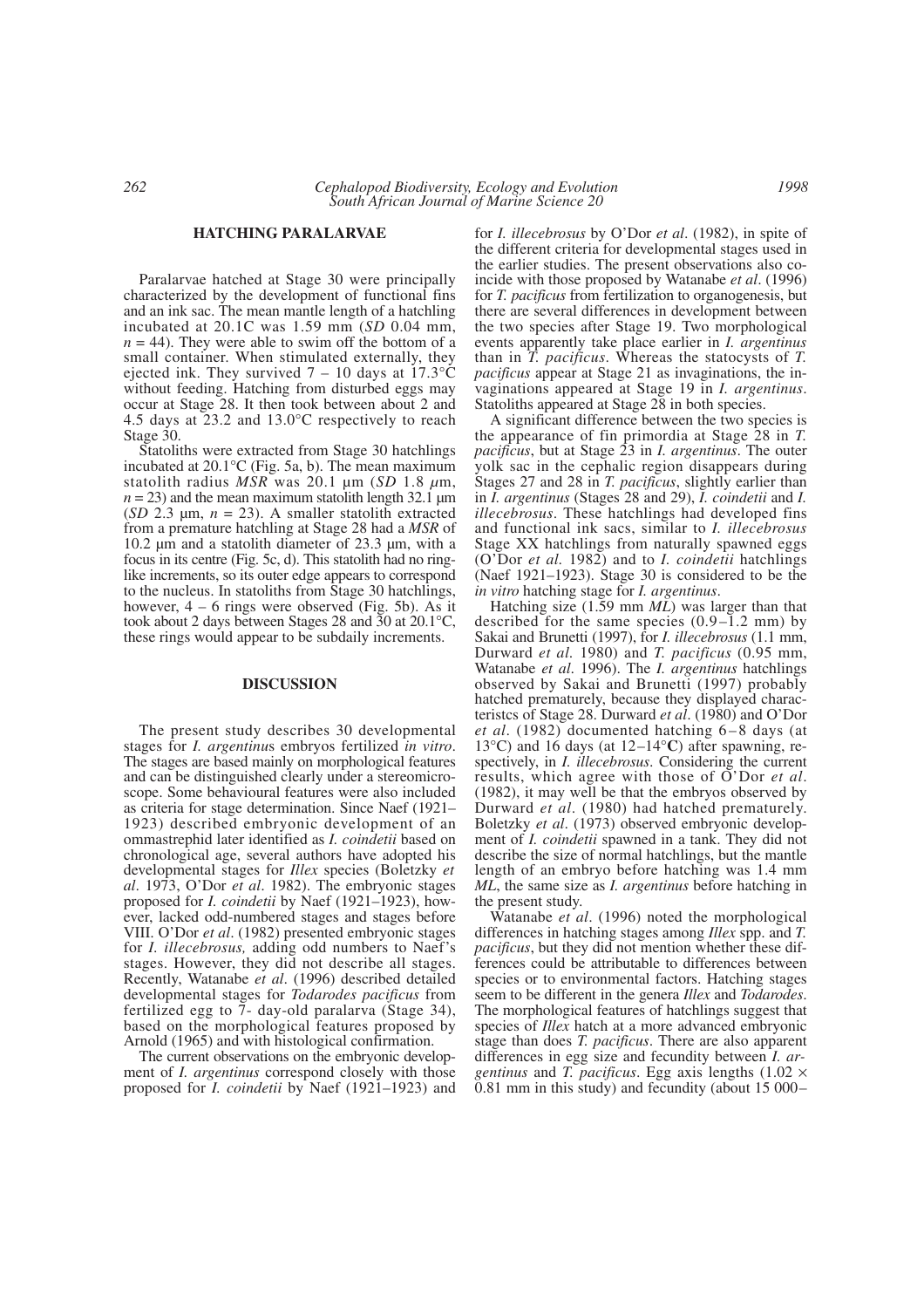

Fig. 5: Statoliths from laboratory-reared *Illex argentinus* hatchlings. (a) Raw image, statolith extracted from a Stage 30 hatchling of 1.54 mm *ML*; (b) edge-enhancement-filtered image applied to (a); (c) raw image, statolith extracted from a Stage 28 hatchling of 1.32 mm *ML*; (d) edge-enhancement-filtered image applied to same panel of (c)

140 000, Brunetti *et al*. 1991) of *I. argentinus* are somewhat different from the values documented for *T. pacificus* (0.83 and 0.70 mm, Watanabe *et al*. 1996; 304 000 – 470 000, Soeda 1956, Bower and Sakurai 1996). *I. argentinus* females produce larger eggs and are less fecund than *T. pacificus*. Furthermore, embryonic development takes twice as long in *I. argentinus* (340 h at 15.0°C) as in *T. pacificus* (168 h at 14.7°C, Sakurai *et al.* 1996). It is suggested that these differences in early life history are due to differ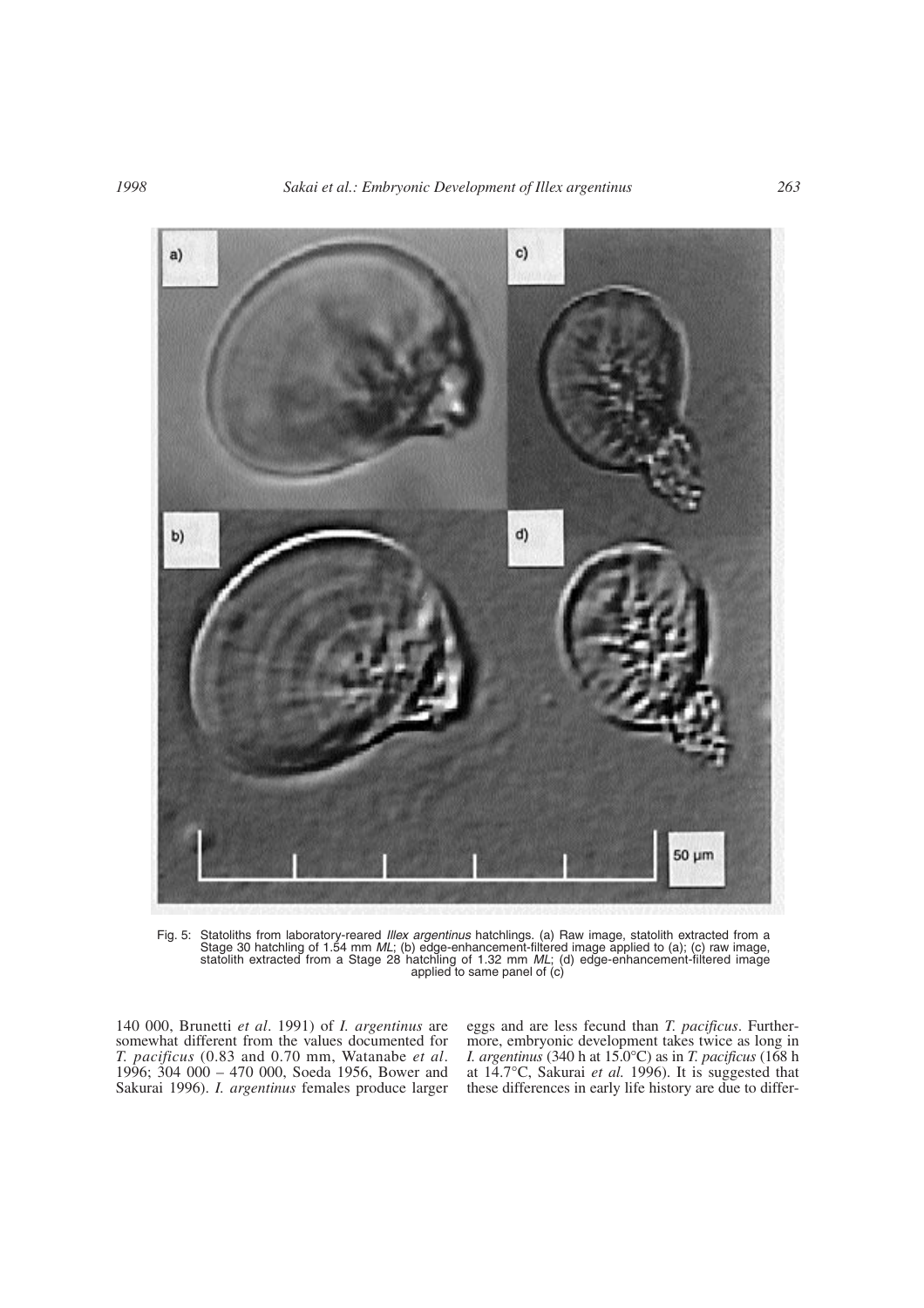ences between species in such reproductive features as egg size, clutch size and early ontogeny.

Embryonic development of *I. argentinus* ceased before hatching at 8.5°C and 11.4°C. Many authors (Hamabe 1961a, b, Boletzky *et al*. 1973, O'Dor *et al*. 1982, Sakurai *et al*. 1996) have suggested minimum temperatures for normal embryonic development in ommastrephid squid. O'Dor *et al*. (1982) showed experimentally that *I. illecebrosus* eggs failed to develop at temperatures <12°C. Sakurai *et al*. (1996) concluded that the best survival rates (> 70%) for *T. pacificus* paralarvae were between 14.7 and 22.2°C, and suggested that females must spawn in waters warmer than 12.1°C. Brunetti (1990) suggested that *I. argentinus* egg masses spawned in summer lie in the upper water layers where temperatures exceed 13°C. Brunetti and Ivanovic (1992) reported that the paralarvae of winter-spawning *I. argentinus* are not found in water <14°C. Current observations suggest that the minimum temperature for normal development in *I. argentinus* lies between 11.4 and 13.0°C.

There are few studies on statoliths of ommastrephid hatchlings, which may in part be the result of difficulties in obtaining hatchlings *in vitro*. In the present study, 4 – 6 increments had formed in the statoliths extracted from Stage 30 hatchlings *in vitro*. The statolith size at Stage 28 was 23.3 µm, similar to that of 0-day-old *I. illecebrosus* hatchlings (Balch *et al*. 1988), whereas it was 32.1 µm at Stage 30, close to those of 3-day-old *I. illecebrosus* hatchlings (27.4 µm, Dawe *et al.* 1985; 42 µm, Balch *et al.* 1988). Statolith size at hatching for *I. argentinus* was larger than for *I. illecebrosus*. Statoliths at the normal hatching stage (Stage 30) already have several growth increments, which appear to form subdaily. Further studies on the increments of statoliths with both laboratory-reared and wild hatchlings may reveal the true statolith features in the early life stage of *Illex* species.

#### **ACKNOWLEDGEMENTS**

We thank the masters, officers and crew of INIDEP's R.V. *Capitan Oca Balda* for their cooperation, and the squid research staff of INIDEP for assistance. Thanks are also due to Dr S. Chikuni, Team Leader of the JICA (Japan International Cooperation Agency) project, for his continued encouragement. Finally we acknowledge the efforts of Dr J. R. Bower, Hokkaido University, Ms M. L. Ivanovic, INIDEP, Dr S. von Boletzky, Laboratoire Arago, France, and Dr J. A. A. Perez, Falculdade de Ciências do Mar, Brazil, in providing valuable comments on earlier drafts of the manuscript. The study was supported by

a cooperative project of JICA and INIDEP (Assessment and Monitoring of Fisheries Resources).

## **LITERATURE CITED**

- ARNOLD, J. M. 1965 Normal embryonic stages of the squid *Loligo pealii* (LeSueur*). Biol. Bull*. *mar. biol. Lab., Woods Hole* **128**(1): 24–32.
- BALCH, N., SIROIS, A. and G. V. HURLEY 1988 Growth increments in statoliths from paralarvae of the ommastrephid squid *Illex* (Cephalopoda: Teuthoidae). *Malacologia* **29**(1):  $103 - 112$ .
- BOLETZKY, S. von, ROWE, L. and L. AROLES 1973 Spawning and development of the eggs, in the laboratory, of *Illex coindetii* (Mollusca: Cephalopoda). *Veliger* **15**(3): 257–258.
- BOWER, J. R. and Y. SAKURAI 1996 Laboratory observations on *Todarodes pacificus* (Cephalopoda: Ommastrephidae) egg masses. *Am. malacol. Bull.* **13**(1–2): 65–71.
- BRUNETTI, N. E. 1990 Description of rhynchoteuthion larvae of *Illex argentinus* from the summer spawning subpopulation. *J. Plankt. Res*. **12**(5): 1045–1057.
- BRUNETTI, N. E., IVANOVIC, M. L., LOUGE, E. and H. E. CHRISTIANSEN 1991 — Estudio de la biología reproductiva y de la fecundidad en dos subpoblaciones del calamar (*Illex argentinus*). *Frente mar., Sec. A* **8**: 73–84.
- BRUNETTI, N. E. and M. L. IVANOVIC 1992 Distribution and abundance of early life stages of squid (*Illex argentinus*) in the south-west Atlantic. *ICES J. mar. Sci*. **49**: 175–183.
- DAWE, E. G., O'DOR, R. K., ODENSE, P. H. and G. V. HURLEY 1985 — Validation and application of an ageing technique for short-finned squid (*Illex illecebrosus*). *J. NW. Atl. Fish. Sci.* **6**: 107–116.
- DURWARD, R. D., VESSEY, E., O'DOR, R. K. and T. AMARA-TUNGA 1980 — Reproduction in the squid, *Illex illecebrosus*: first observations in captivity and implications for the life cycle. *Sel. Pap. int. Commn NW. Atl. Fish*. **6**: 7–13.
- HAIMOVICI, M., VIDAL, E. A. G. and J. A. A. PEREZ 1995 Larvae of *Illex argentinus* from five surveys on the continental shelf of southern Brazil. *ICES mar. Sci. Symp*. **199**: 414–424.
- HAMABE, M. 1961a Experimental studies on breeding habit and development of the squid, *Ommastrephes sloani pacificus* Steenstrup. 2. Spawning behavior*. Zool. Mag.* **70**: 385–394 (in Japanese with English abstract).
- HAMABE, M. 1961b Experimental studies on breeding habit and development of the squid, *Ommastrephes sloani pacificus* Steenstrup. 3. Early embryonic development and morphological features of the larvae immediately after hatching. *Zool. Mag.* **70**: 408–420 (in Japanese with English abstract).<br>IKEDA, Y., SAKUR
- Y., SAKURAI, Y. and K. SHIMAZAKI 1993 Fertilizing capacity of squid (*Todarodes pacificus*) spermatozoa collected from various sperm storage sites, with special reference to the role of gelatinous substance from oviducal gland in fertilization and embryonic development*. Invert. Reprodn Dev.* **23**(1): 39–44.
- LIPIŃSKI, M. [R], DAWE, E. [G] and Y. NATSUKARI 1991 -Practical procedures of squid ageing using statoliths. A laboratory manual. Introduction. In *Squid Age Determination using Statoliths*. *Proceedings of an International Workshop, Mazara del Vallo, Italy October 1989.* Jereb, P., Ragonese, S. and S. von Boletzky (Eds). *Spec. Publ. NTR-ITPP* **1**: 77–81.
- MACY, W. K. 1995 The application of digital image processing to the aging of long-finned squid, *Loligo pealei*, using